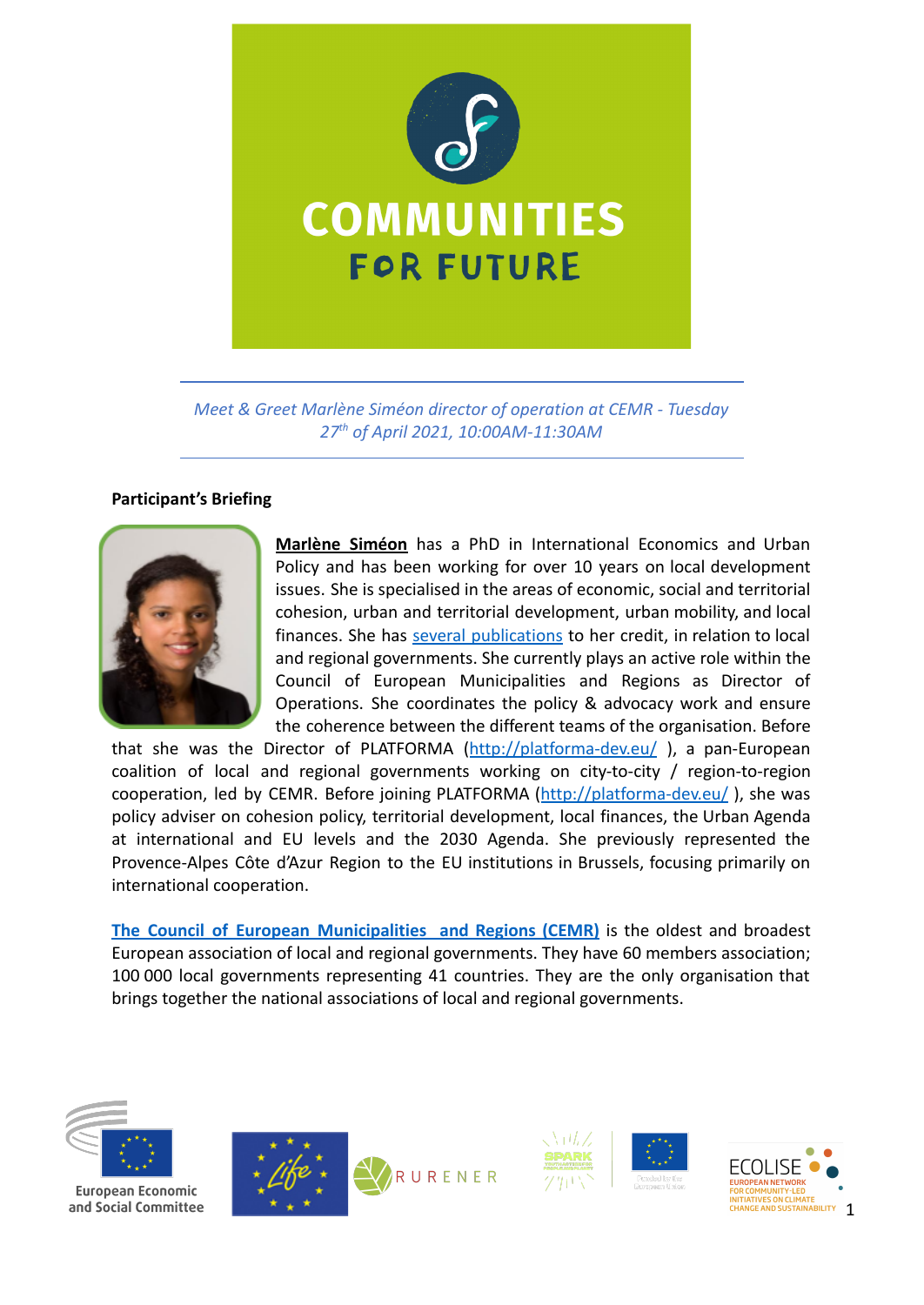## **AGENDA of the Meet & Greet**

- Welcome & Introduction
- What is CEMR? Whom do they represent? How do they influence the EU Agenda?
- Q&A
- How can the partnership principal help create a fertile environment for strong & lasting cooperation between CEMR members and Community-led initiatives in cases of the recovery and resilience plans or the long-term vision for rural areas?
- $\bullet$  Q&A
- Closing

*ECOLISE and its members on collaborating with municipalities & regions*

**[Municipalities](https://wiki.communitiesforfuture.org/wiki/Municipalities_in_Transition) in Transition**: a grassroots policy innovation that promotes [collaborations](https://wiki.communitiesforfuture.org/wiki/Collaborations_between_community_groups_and_local_government) between community groups and local [government.](https://wiki.communitiesforfuture.org/wiki/Collaborations_between_community_groups_and_local_government) It uses systems thinking and a flexible framework to find innovative ways to facilitate transformative change. This project is jointly led by our member [Transition](https://transitionnetwork.org/) Network and the Transition Hubs group. The "beta" Municipalities in Transition System, trialled by the pilot communities in 2018-2019, shows the key functions of Evaluation & Diagnosis; Co-design; Co-Implementation; Toolbox; and Cultural Leverage.

**The ODSlocal platform [\(Portguese](https://wiki.communitiesforfuture.org/wiki/ODSlocal) for SDGlocal)**: is a tool to allow local governments and civil society organisations to identify which of the Sustainable Development Goals (SDGs) are to be considered a priority at the local level, and to monitor progress towards SDG targets by analysing indicators that have been localised according to specific methodologies. The intention is for pathways towards SDG implementation at local level to be transparently shared, promoting inclusive actions with greater attention on the SDGs on which progress lags behind in each municipality. Co-creation pilot phase involved the project partnership and several Portuguese municipalities (Bragança, Cascais, Castelo de Vide, Coruche, Loulé, Seia and Viana do Castelo), taking place in 2018 and 2019.

**[ICLEI:](https://iclei-europe.org/policy-advocacy/)** connects ambitious local and regional governments with leading peers, national governments, as well as the European Commission and related institutions, the United Nations, business, academia. Represents local and regional governments in European and global policy processes. Their involvement in the organisation of European Sustainable Cities and Towns conferences lead to the [Aalborg](https://sustainablecities.eu/the-aalborg-charter/) charter, the Aalborg [Commitments](https://sustainablecities.eu/the-aalborg-commitments/) and [the](https://sustainablecities.eu/about-the-basque-declaration/) [Basque Declaration](https://sustainablecities.eu/about-the-basque-declaration/).

*Where do the opportunities lie?*